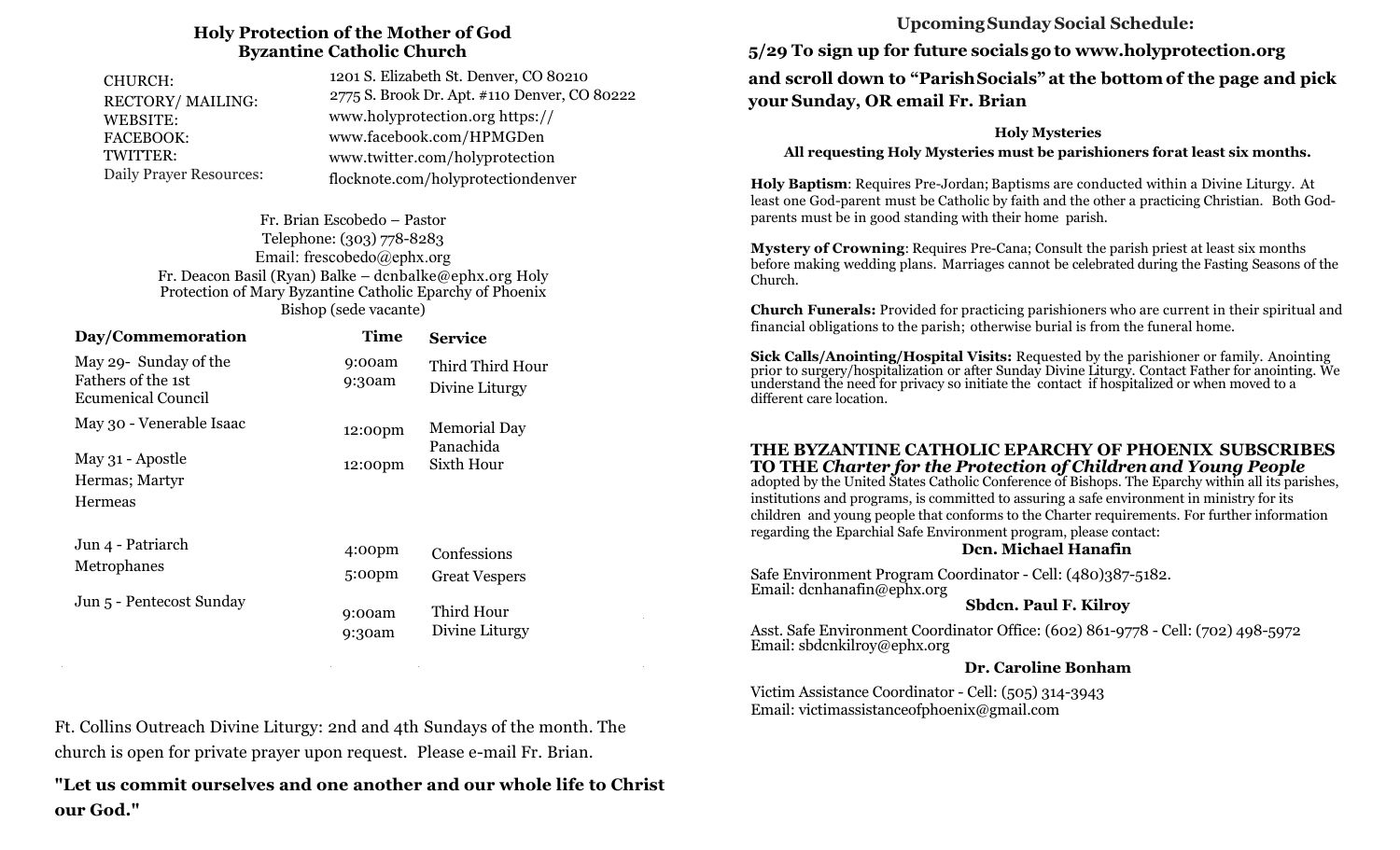## **Parish Prayer List**

Pray for our ill and homebound parishioners:

#### *O Christ God, Divine Physician of soul and body, send your blessings upon your servants:*

#### Jade Baca, Jill Baca,

Christine Borodich, Michele Boyd, Fred Fraikor, Steve Fuller, Tom Graham, Bob Haas, Clyde Harkins, George Kmeck Jr, Helen Kmeck, Mike Mancinelli, Gina Navarra, Rhys Nunnally, Thomas Plahovinsak, Lou Schornack, Tom Tancredo, Jill Velasco, Sandy Woods.

#### *Email*

*frescobedo@ephx.org if there is anyone who should be added or removed from this list or if there are any shut-ins to whom the Holy Mysteries should be administered.*

*Contacting Fr. Brian by phone: The parish phone is in the church and not in the rectory parish office. Fr. Brian's cell number is on the answering message. For an emergency, please call his cell phone. For fastest response, please email which is continuously monitored.* 

## **Announcements CHRIST IS RISEN!**

## **DivineLiturgies**

We honor the Lord's day and holy days in person. If you need **dispensation** contact Fr. Brianto discuss.

## **Vocations Reflection**

"Is God calling you to a life of holy orders or monasticism? Contact the Vocations Office at 206-329-9219 or e-mail: vocations@ephx.org.

## **Troija Schedule**

5/29 Sophia Cary 6/5 Eve Satkowski 6/12 Michaela Hoskins 6/19 Sonja Satkowski 6/26 Sophia Cary

## **Change to Divine Liturgy for June 12.**

Fr. Diodoro Mendoza will be substituting for Fr. Brian. It is the last Sunday for Fr. Chyrsostom Frank of the Russian Catholic community. They have changed this DL to the morning so Fr. Diodoro can not celebrate a 9:30am DL. Therefore, the DL will be a Vesperal Vigil DL on Saturday the 11th at 5pm.

## **Summer Bible Study**

We are having a summer Bible Study in the Church Hall on Thursdays at 7pm. Tentatively starting June 9th.

## **Reminder: Check the website calendar for the latest updated schedules.**

## **Contacting Fr. Brian**

The best way is by phone or email. He doesn't monitor texts as frequently.

**Mother's helper needed.** Baby due soon. Call Sam or Rose Varghese at 865-621-5024.

# **INDEED HE IS RISEN!**

**CHRISTOS VOSKRESE! VOISTINU VOSKRESE!**

 **Receptionof HolyCommunion** The Eparchy directs we use wooden spoons but the manner of reception is the same. **Open your mouth wide, tilt back your head and wait for Father to remove the spoon.** Don't scrape the spoon with your teeth. **Remind your children too.**

## **Sunday Collection**

The collection basket is in front of the tetrapod. We also bring a collection basket after the Homily. Please support your parish. We have a monthly deficit and need your loving support.

## **Bishop's Appeal**

You should all be receiving the Bishop's Appeal package in the mail. The recommended contribution is \$300. If you don't receive one, Fr. Brian has extra forms. We have had 17 parish households contribute so far according to the Eparchy Appeal Report.

## **Fr. Brian's Book Sale**

Fr. Brian is selling his collection of religious books in the Hall. Except for a few specific items there are no prices marked. There is a basket to collect for sales. Give an honest and fair amount. There are some free items.

**Note:** Saturday June 4th is our final (5th) **All Souls Saturday.** DL is at 10 am followed by Panachida.

**Note:** There is no DL in Ft Collins on June 12th.

# **Attendance for the Holy Day of**

**Obligation:** Ascension Thursday (5/25-10/  $5/26 - 23$ 

## **Parish Celebrations:**

Did we miss you? Please email your name, birthdays and anniversaries to: frescobedo@ephx.org.

**Collection:May 22** Parish: **Souls: 54 Tithes:\$ 438.00 (Plus \$ 590.00 mailed in tithes)**

**Outreach:** 

**Souls: 20**

**Tithes: \$ 115.00**

**Tithing:God bless all sending in their tithes when not at Divine Liturgy.** 

**O Lord, Bless the Worship and Stewardship of your faithful servants.**